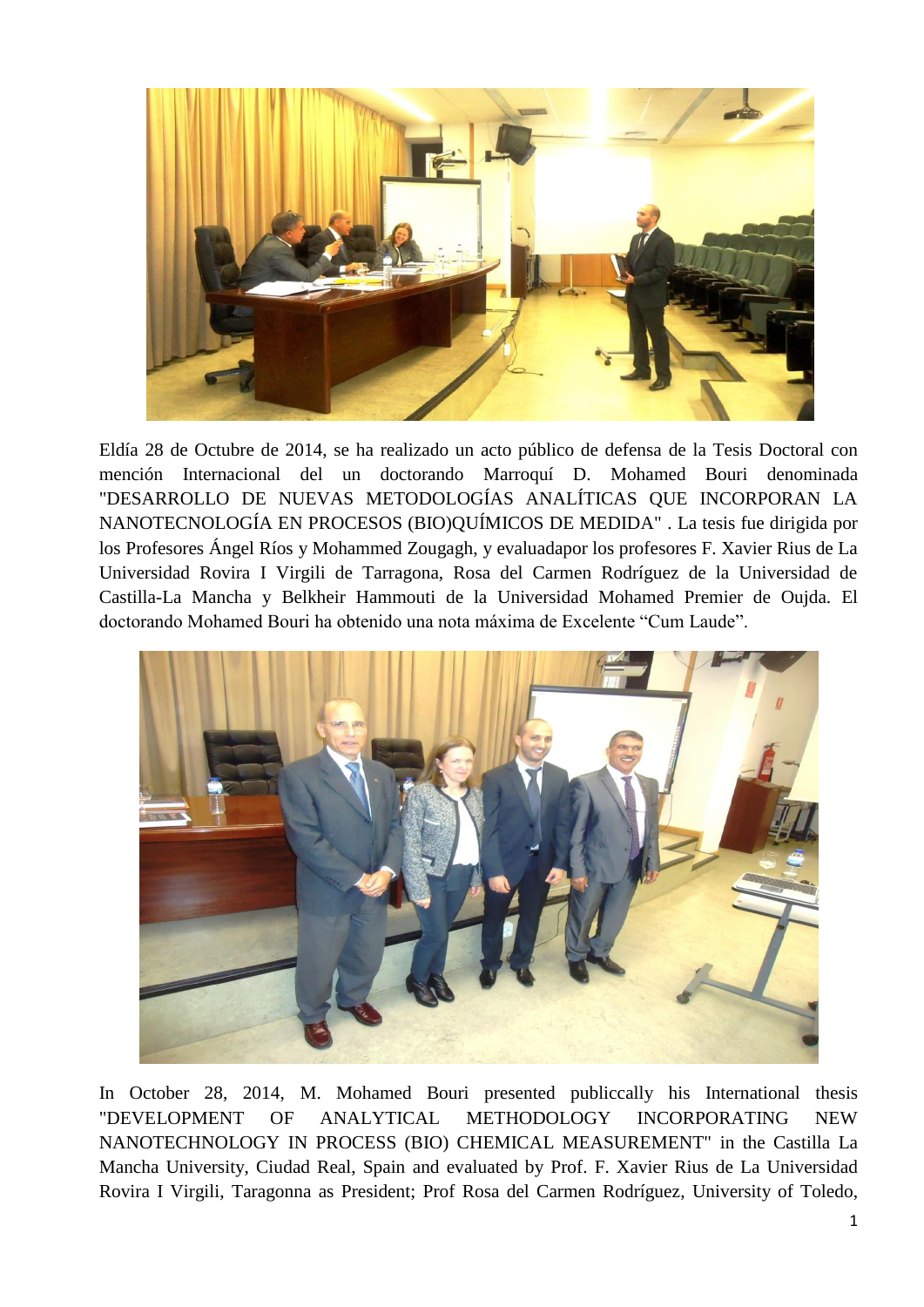Secretary and Prof. Belkheir Hammouti, University Mohammed Premier Oujda, Morocco as one of the jurors. Mohamed Bouri earned his PhD with international excellent references. The thesis is prepared under the guidance of Prof. Angel Rios and Prof. Mohammed Zougagh.



Le Mardi 28 Octobre 2014, est devenue la soutenance publique de la thèse de doctorat de Mohamed Bouri International a appelé «Développement de méthodes d'analyse intégrant de nouvelles nanotechnologies dans PROCESSUS (BIO) mesure chimique" et a été présenté sur Ciudad Real - Espagne et évalué par le Jury compossé des Prof. F. Xavier Rius de La Universidad Rovira I Virgili de Taragonna comme Président; Prof Rosa del Carmen Rodríguez, Université de Toledo comme rapporteur et le professeur Belkheir Hammouti de l'Unversité Mohammed Premier Oujda. Mohamed Bouri a obtenu son doctorat avec d'excellentes références internationales. The thesis is prepared under the guidance of Prof. Angel Rios and Prof. Mohammed Zougagh. Cette thèse est préparée en cotutelle avec l'Ecole Nationale des Sciences Appliquées ENSA , Agadir Maroc sous la co-direction du Professeur Rachid Salghi.